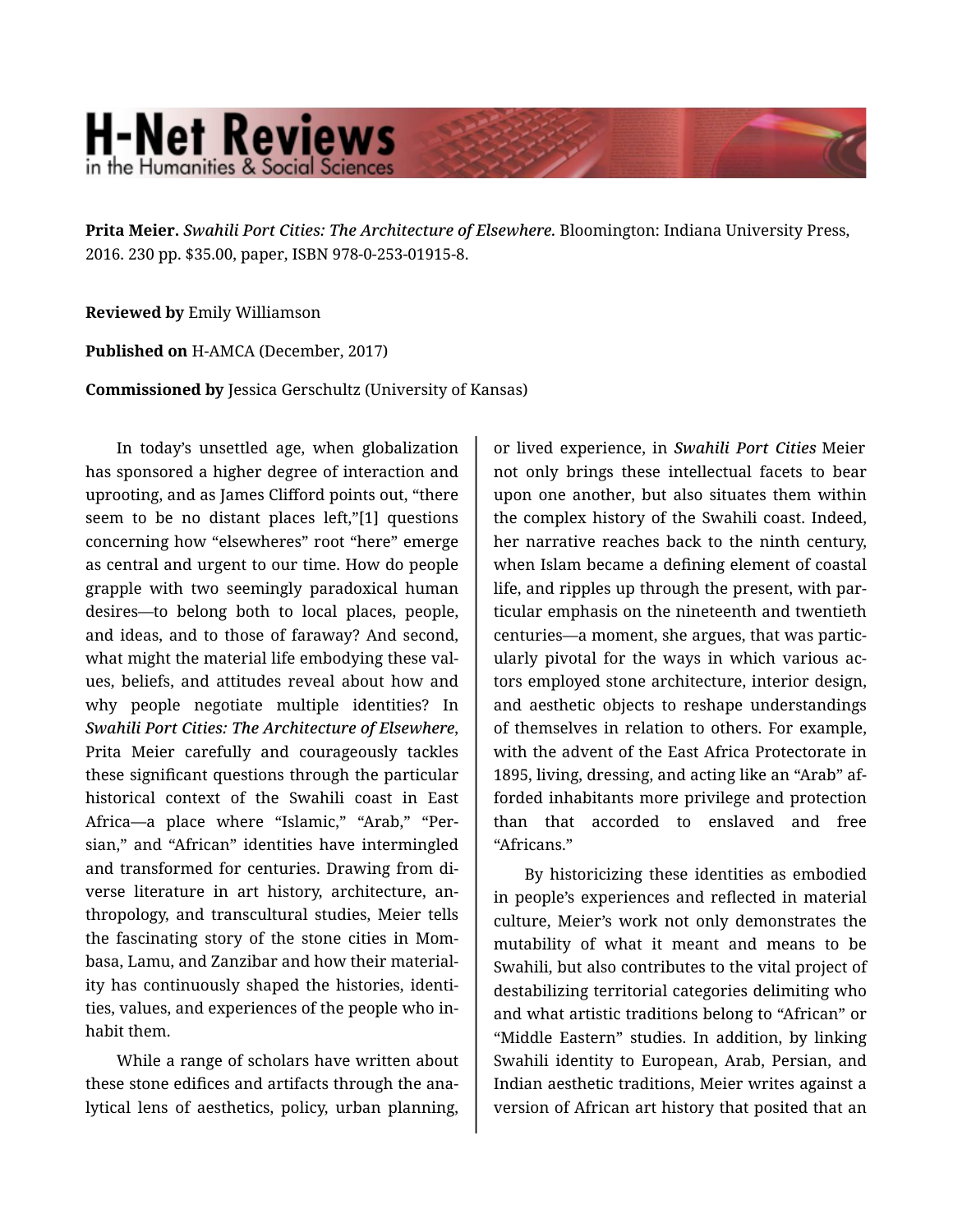object's authenticity is traceable to a single point of origin. In so doing, she also unsettles colonial and Eurocentric models of African art history by arguing that Swahili aesthetic design sensibilities result from the complexity and longevity of crosscultural borrowing and exchange.[2]

To substantiate these larger claims, Meier uti‐ lizes stone as an alternative, relational unit of analysis to demonstrate how people on the Swahili coast have used stonework to construct a contested world that embodies the local and supralocal, familiar and exotic, fixity and mobili‐ ty, and ancient past and modernity.[3] In order to combine materiality with lived experience, Meier gathers and analyzes evidence from diverse sources such as Swahili poetry, travel memoirs, lo‐ cal myths, archaeological reports, architectural plans, photographs, and oral histories, out of which she crafts a clearly written, multifaceted narrative in four chapters supported by helpful imagery throughout the text and sixteen stunning color plates at its centerfold. Providing the longer history from which later chapters draw, in chapter 1 Meier tracks how the stone architecture of the distinctly Muslim community of Old Town in Mombasa signifies evolving sociopolitical forces and "the mercurial character of coastal life" (p. 35). Whereas in the twelfth to fourteenth cen‐ turies this "culture of stone" exhibited concep‐ tions of civilization, freedom, and worldly knowl‐ edge linked to powerful mercantile family lin‐ eages, European travelers, Swahili myths, and lo‐ cal place-names, by the late nineteenth century racial segregation, nationalist agendas, and modernity etched new meanings upon merchant homes, mosques, and other monuments that in turn affected individual and collective experi‐ ences.

In chapter 2, Meier turns the reader's atten‐ tion from urban-scale politics and geographies of elsewheres toward smaller-scale sacred spaces. More specifically, she investigates the capacity for Islamic stone minarets, mosques, and tombs to

not only recall multiple, past versions of an "au‐ thentic," distant Islam, but to also act as material and symbolic forms of protest and claims to terri‐ tory as set against the colonial authority or Arab ruling elites. For example, today inhabitants of Swahili port cities such as Mombasa, Lamu, and Zanzibar see the pillar form as an ancient Persian structure and, thus, similarly claim a Shirazi iden‐ tity (and therefore Persian ancestry) in order to distance themselves from "Arabness" while re‐ maining close to the "center" of ancient Islamic civilization. Moreover, Meier places accent on the production of multiple collective identities— African, Swahili, Arab, and Islamic—as strategi‐ cally remembered and forgotten through rearticulations of architecture, policy, and law.

In chapter 3, Meier shifts focus to Zanzibar in the late nineteenth century, when the Omani Sul‐ tanate had reached its peak and gained territorial control of the entire Swahili coast. As the new seat of the Omani court and significant port in the global market, the city of Zanzibar simultaneously became part of a modern state-building project. This project sharpened colonial racial divisions through spatial hierarchies as well as constructed ostentatious monuments intended to be gazed upon by a sophisticated, worldly eye. The chapter gives particular attention to the Busaida sultan of Zanzibar's palace, "The House of Wonders," or as Meier aptly describes it—a "spectacle of radical modernity" (p. 103)—whose architectural style, ornamental detailing, and spatial arrangements inside and out sponsored global capitalist ideals, connected to indigenous royal and sacral soil, and reflected the patron's interest in promoting both "Arab" and "European" modernities as well as a nostalgia for Egypt's imperialist past.

Lastly, in chapter 4, Meier explores the vari‐ ety of ways in which "the social life of things" in this case that of porcelain, photography, and fur‐ niture design, capture the imagination of people living on the Swahili coast. More so than in previ‐ ous chapters, here Meier concentrates on the inti‐

2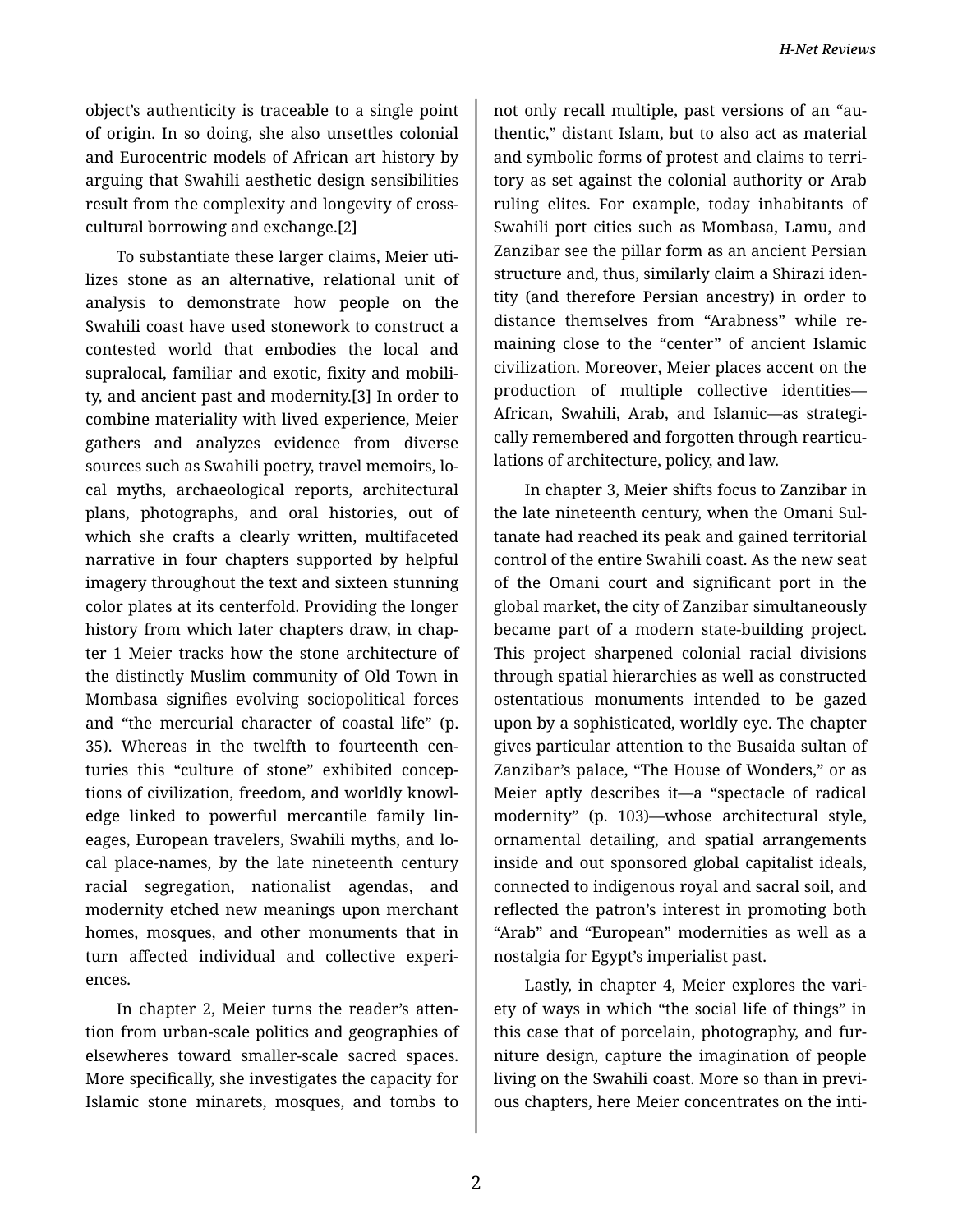mate scale of the domestic interior and how its in‐ habitants collect and exhibit artifacts to symbol‐ ize their transcultural ties to industrial moderni‐ ty; aesthetic practices of China, India, and Europe; national heritage; and protection from the "evil eye." Despite their ever evolving and contested meanings, she argues that these objects become a significant extension of the Swahili sense of self in their capacity to make their owners feel "at home in the world" (p. 139).

Meier's book *Swahili Port Cities* provides an invaluable and unique contribution to under‐ standings of the complex history intertwining places, objects, and people along the littoral fringe of present-day Kenya and Tanzania.[4] In so do‐ ing, it provides a solid foundation for scholars in any discipline investigating similar questions else‐ where. In clear and committed prose, Meier also complicates the theories of materialist thinkers by destabilizing the object's "thing-ness" (p. 140) in her insistence on an historical and relational ap‐ proach as it changes shape in dialogue with di‐ verse people and places. She evocatively asks, "what happens to things once they stop being mo‐ bile commodities and come to rest on specific bodies, and in specific buildings?" (p. 9). While ex‐ ploring how these "bodies" evolve as fixed in place is central to this narrative, what might we learn from the opposite approach—one that tracks, using Arjun Appadurai's concept of an ob‐ ject's "social life"—that which comprises its fabri‐ cation and distribution to its use and eventual de‐ cay? And along similar lines, though Meier briefly attends to the exchange of porcelain as a com‐ modity through the perspective of buyers and sellers, what do the archives and local voices tell us about these patterns of exchange of objects both as commodities and as gifts?[5] In other words, might this stage of circulation or other stages in the life cycle of stone on (or far away from) the Swahili coast offer other clues as to what it means to live betwixt and between?[6]

3

Meier gives keen attention to not only collec‐ tive identity formation, but also to an individual's personhood—his/her intentionality, agency, and sense of autonomy as negotiated through material culture. For example, in the final chapter she de‐ scribes the *kita cha enzi*, a high-backed ornamen‐ tal chair that has long served as a symbol of "au‐ thentic" Swahili culture on the grounds of its eclectic "faraway" style crafted locally and its con‐ nection to *waungwana* (patrician elite) power. Ac‐ cordingly, the act of sitting in one of these chairs instills a sense of dignity, confidence, and freedom in bodily posture and mental state akin to a royal member of society. This detailed study of bodily comportment reveals much about affective rela‐ tions to materiality and status. It would have been valuable, therefore, to more fully examine the bodily movements of people living on the Swahili coast in other contexts, such as sitting with legs crossed the floor of a mosque, picnicking at the House of Wonders, or harvesting cloves on a plan‐ tation, and in turn what such evidence might fur‐ ther reveal about their relational identities.

Another strength of *Swahili Port Cities* is Meier's capacity to address not only multiple geo‐ graphical scales, from that of the city of Mombasa down to the detail of an abstracted pineapple on an ornate door entry, but also the multiple van‐ tage points (political, cultural, and aesthetic) from which to analyze material-human relations. Meier's book is one of a rare few that, through the lens of human experience, pays serious, sensitive attention to not only the pragmatic and symbolic dimensions of material artifacts, but also to their spatial and aesthetic analysis. While she chose her stone sites/spaces of inquiry with care—a diverse set of mosques, tombs, palaces, and merchant homes—might there have been a lost opportunity to include another typology—that of the Por‐ tuguese-built fortress (e.g., Mombasa's Fort Jesus) so as to investigate what might be another impor‐ tant facet shaping Swahili identity? Perhaps more so than the aforementioned structures, the fortress more explicitly in function and stylistic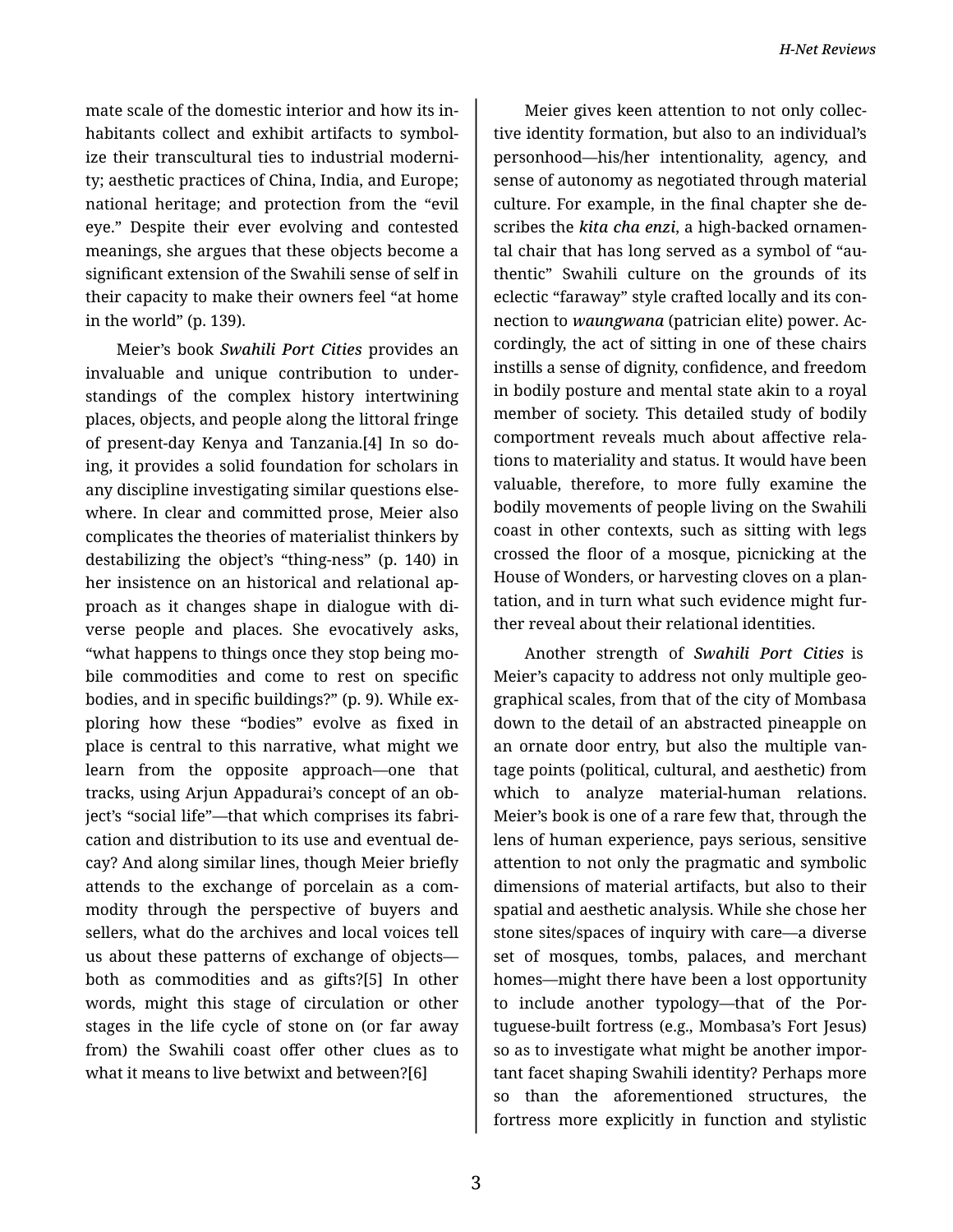form symbolizes authoritative control over en‐ slaved people, material goods, and territory. As such, how do the histories and meanings embod‐ ied in this fortress figure into or even revise Swahili narratives of belonging? And besides the possibility of including other building types, what of the stone landscapes connecting these build‐ ings to the soil and sea? While Meier briefly al‐ ludes to the various ways in which visitors might experience the landscape at the House of Won‐ ders or slave plantations outside of town, she writes little about the design of gardens and pub‐ lic spaces and how these zones "between" might also contribute in meaningful ways to the shaping of Swahili life.

Moreover, despite her efforts to include the "interior of Africa," Meier's book, following estab‐ lished Swahili narratives, primarily orients the reader (and Swahili identity) toward the Indian Ocean and inhabitants' connections to Europe, the Arabian Peninsula or Arab world, and Asia. On the one hand, this choice bolsters her argument that people living on the Swahili coast have com‐ bined "foreign" ideas and styles to create a uniquely Swahili identity. On the other hand, though, this move presupposes that distant (or even near) places in Africa cannot also have the capacity to feel "foreign." Might there be an op‐ portunity then for scholars to pay more attention to how various regions, cities, and neighborhoods shape Swahili (or other) self-understandings? In closing, this book offers a significant contribution to understandings of the complex relationships between local and global, indigenous and foreign, and old and new. Rather than an origin point be‐ ginning in one bounded category, sign, or relation and moving to another so as to make sense of the world, Meier offers up new and refreshing places to begin—those of plural and contested versions of lived experience, history, and identity construc‐ tions as bound up in the glistening white stone along the Swahili coast, where the faraway is al‐ ways nearby.

Notes

[1]. James Clifford, *The Predicament of Cul‐ ture* (Cambridge, MA: Harvard University Press, 1988), 13-14.

[2]. For more on the deconstruction of the myth that is Africa, see Vumbi Yoka Mudimbe, *The Invention of Africa* (Bloomington: Indiana University Press, 1988).

[3]. Other scholars who have attempted to dis‐ rupt territorial identities include Paul Gilroy, Ar‐ jun Appadurai, and Dilip Parameshwar Gaonkar.

[4]. Complementing her written contribu‐ tions, Meier also co-curated a traveling exhibition of Swahili art entitled, "World on the Horizon: Swahili Arts Across the Indian Ocean." The initial exhibition is on view at the Krannert Art Museum and Kinkead Pavilion from September 2017 through March 2018. The traveling venues in‐ clude the Smithsonian National Museum of African Art (May through August 2018) and the Fowler Museum, University of California at Los Angeles (September 2018 through January 2019).

[5]. Marcel Mauss, *The Gift: The Form and Reason for Exchange in Archaic Societies* (New York: W. W. Norton and Co., 2000).